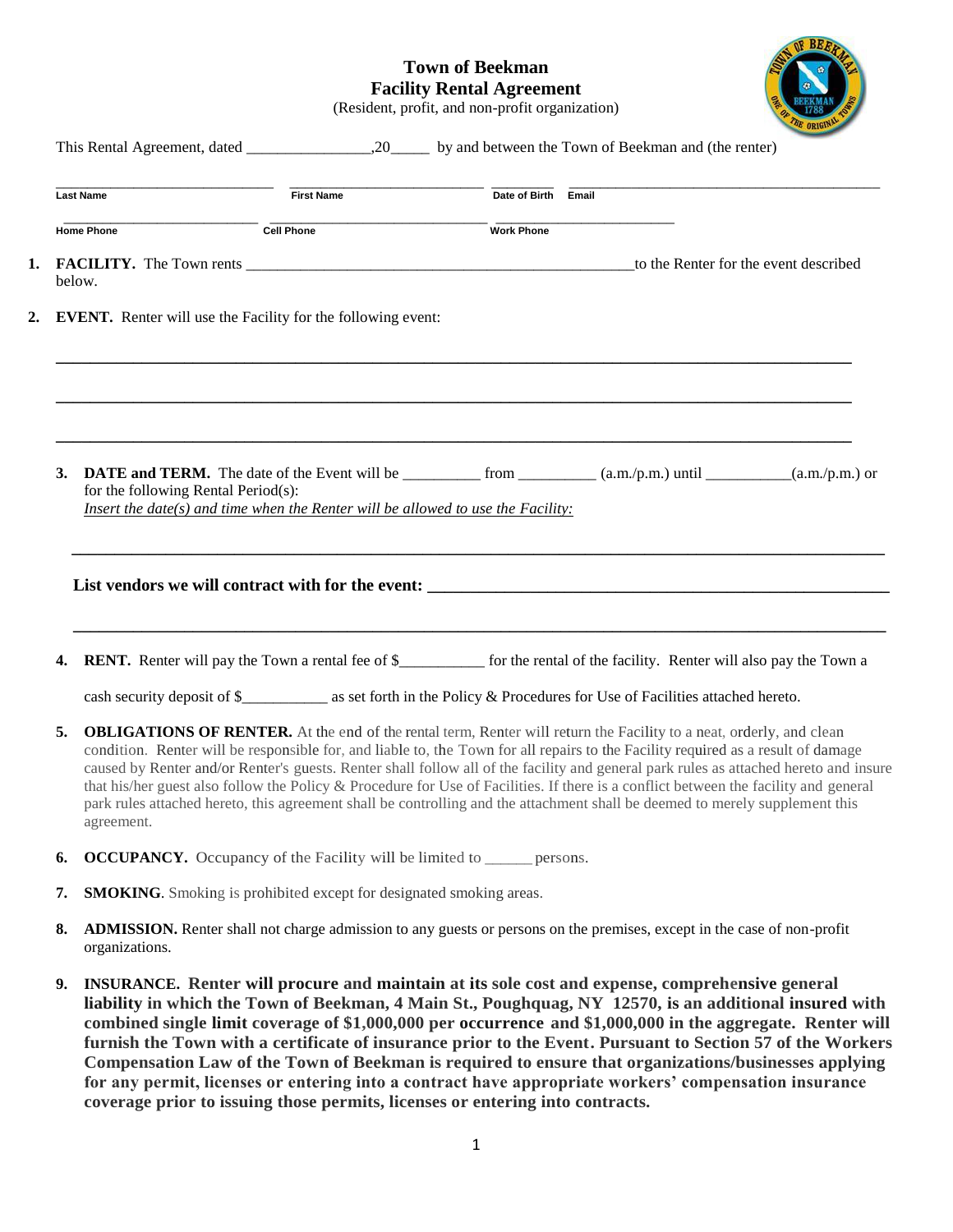- **10. RETURNOF SECURITY DEPOSIT.** Following the event, the Town will inspect the facility to insure compliance with this agreement. If in the determination of the Town, the Renter is in compliance with the agreement, the cash security deposit collected pursuant to Paragraph "4" shall be returned. Renter shall be required to return the facility key, if any and sign an acknowledgement that the security deposit was returned. In the case where there is not compliance, the Town may deduct all or a portion of the security deposit necessary to cover the expense for the Renters non-compliance plus a 10% administrative fee. Town's remedy for noncompliance with this agreement shall not be limited to the security deposit posted by Renter. If event is for the rental of a field for teams and leagues, upon verification of compliance with the agreement, the Town shall return the security deposit collected pursuant to Paragraph "4" at the end of the season.
- **11. ALCOHOL.** If alcohol will be furnished, served, or consumed at the Event, Renter agrees to the following additional terms:
	- A. An additional security deposit of \$100 is due along with the security deposit required pursuant to Paragraph "4" above.
	- B. If renter will furnish or serve alcohol at the Event, Renter will procure and maintain, at its sole cost and expense, liquor liability insurance in which the Town of Beekman, 4 Main Street, Poughquag, NY 12570 is an additional insured with combined single limit coverage of \$1,000,000 per occurrence and \$1,000,000 in the aggregate. Renter will furnish the Town with a certificate of insurance prior to the Event.
	- C. If Renter will contract with a caterer or third party to furnish or serve alcohol at the Event, such caterer or third party shall procure and maintain at its sole cost and expense comprehensive general liability insurance with combined single limit coverage \$1,000,000 per occurrence and \$1,000,000 in the aggregate, and liquor liability coverage insurance with combined single limit coverage of \$1,000,000 per occurrence and \$ 1,000,000 in the aggregate. Town and Renter shall both be named as additional insureds. Renter will furnish the Town with a certificate of such insurance prior to theEvent.
	- D. Host liquor liability coverage may be substituted when alcohol is consumed and not sold at the Facility with prior written approval of the Town. The Town shall be named as an additional insured on the host liquor liability insurance.
	- E. Renter and/or Renter's guests shall not provide alcohol to persons under the age of 21 or to persons who are already intoxicated. Renter and/or Renter's guests shall require proof of age of all persons prior to serving them alcohol.
	- F. Renter acknowledges the Town does not condone the irresponsible use of alcoholic beverages. It shall be the Renter's sole responsibility to monitor the use of alcoholic beverages by Renter's guests.
- **12. INEMIFICATION AND HOLD HARMLESS.** Renter agrees to indemnify and hold the Town, its officers, agents, and employees harmless from any loss or liability which may result from claims of injury to persons or property from any cause arising out of or during the use and occupancy of the Facility by Renter and Renter's guests, agents, or employees. Any additional users shall be required to sign a hold harmless and indemnification.
- **13. ASSIGNMENT.** This Rental Agreement is not assignable to any other person or entity.
- **14. CANCELLATION.** Renter shall conform to the cancellation policy set forth in the Policy & Procedure for the Use of Facilities which is attached hereto. Failure to give requisite notice as set forth therein shall result in the forfeiture of your security deposit. In the event of a power outage or other event that may render the Facility unusable, the rental fee and security deposit will be refunded.